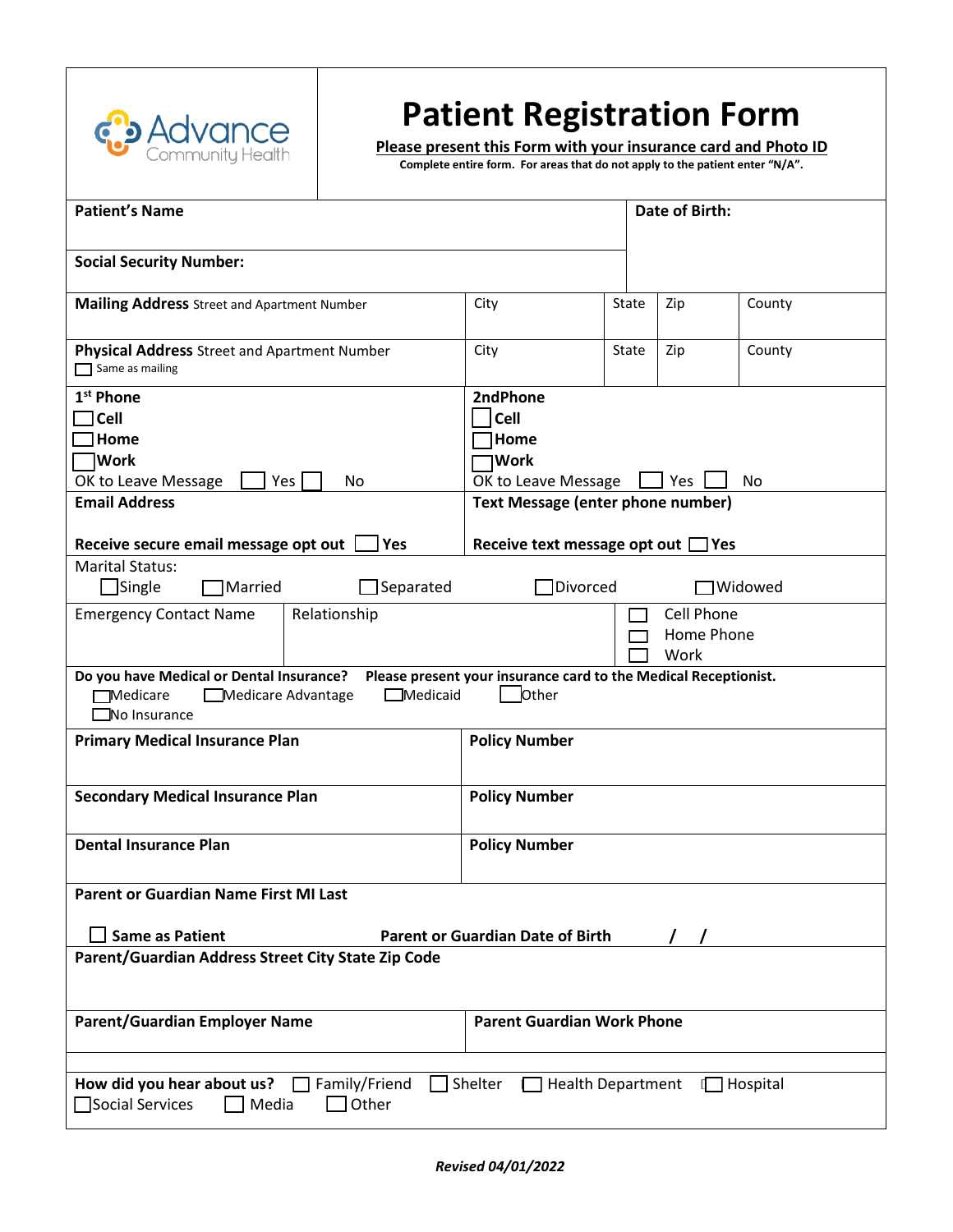| Race (check all that apply)<br>American Indian/Alaska<br><b>Native</b><br>Asian<br><b>Black/African American</b><br>Native Hawaiian<br>Other Pacific Islander<br>White<br>Declined to Answer                                                                                                                                                                                                                                                                                                                                                                                                                                                                                                                                                                                                                                                                                                                                                                                                      | <b>Ethnicity</b><br>Hispanic/Latino<br>Non-<br>Hispanic/Latino<br>Declined to<br>Answer<br><b>Preferred Language</b><br>English<br>Spanish<br>Chinese<br>Arabic<br>Vietnamese<br>Other<br>Are interpreter<br>services needed?<br>Yes<br>No | <b>Sexual Orientation</b><br>Straight/not<br>Lesbian or Gay<br>Lesbian or Gay<br>Bisexual<br>Unknown<br>Declined to<br>Answer | <b>Gender Identity</b><br>Male<br>Female<br>Transgender Male to Female<br>Transgender Female to Male<br>Other<br>Declined to Answer                                                                                                              |  |  |  |
|---------------------------------------------------------------------------------------------------------------------------------------------------------------------------------------------------------------------------------------------------------------------------------------------------------------------------------------------------------------------------------------------------------------------------------------------------------------------------------------------------------------------------------------------------------------------------------------------------------------------------------------------------------------------------------------------------------------------------------------------------------------------------------------------------------------------------------------------------------------------------------------------------------------------------------------------------------------------------------------------------|--------------------------------------------------------------------------------------------------------------------------------------------------------------------------------------------------------------------------------------------|-------------------------------------------------------------------------------------------------------------------------------|--------------------------------------------------------------------------------------------------------------------------------------------------------------------------------------------------------------------------------------------------|--|--|--|
|                                                                                                                                                                                                                                                                                                                                                                                                                                                                                                                                                                                                                                                                                                                                                                                                                                                                                                                                                                                                   |                                                                                                                                                                                                                                            |                                                                                                                               |                                                                                                                                                                                                                                                  |  |  |  |
| Do you live in Public Housing?                                                                                                                                                                                                                                                                                                                                                                                                                                                                                                                                                                                                                                                                                                                                                                                                                                                                                                                                                                    | 1No<br> Yes                                                                                                                                                                                                                                | Are you a Veteran?                                                                                                            | lYes<br> No                                                                                                                                                                                                                                      |  |  |  |
| <b>Homeless Status</b><br><b>Shelter</b> (organized shelter)<br><b>Not Homeless</b><br>Street (living outdoors, encampment, care, makeshift housing)<br>Doubling Up (person who is living with others; arrangement generally considered temporary and unstable)<br>Permanent Supportive Housing (Persons transitioning from homelessness to permanent or housing support<br>programs within the last 12 months)<br>Transitional Housing (transitioning from a homeless environment, do not include jail, institutional treatment<br>programs, military, schools or other institutions)<br>Yes $\Box$ No Migrant Farm Worker – Individual who is required to be absent from a permanent place of<br>residence for the purpose of seeking remunerated employment in agricultural work<br><b>Preset TNo Seasonal Farm Worker</b> – Individual who is employed in temporary farm work but do NOT move<br>from their permanent residence to seek work; they may also have other sources of employment. |                                                                                                                                                                                                                                            |                                                                                                                               |                                                                                                                                                                                                                                                  |  |  |  |
|                                                                                                                                                                                                                                                                                                                                                                                                                                                                                                                                                                                                                                                                                                                                                                                                                                                                                                                                                                                                   |                                                                                                                                                                                                                                            |                                                                                                                               | Please circle the range below indicating the estimated annual household income of the patient according to the number of                                                                                                                         |  |  |  |
|                                                                                                                                                                                                                                                                                                                                                                                                                                                                                                                                                                                                                                                                                                                                                                                                                                                                                                                                                                                                   |                                                                                                                                                                                                                                            |                                                                                                                               | people living in the patient's home. Advance Community Health is required to report this information to the Federal<br>government, and it helps us to better understand the needs of the communities we served. No identifying information shall |  |  |  |
| be disclosed to the federal government. Your anonymity is protected.                                                                                                                                                                                                                                                                                                                                                                                                                                                                                                                                                                                                                                                                                                                                                                                                                                                                                                                              |                                                                                                                                                                                                                                            |                                                                                                                               |                                                                                                                                                                                                                                                  |  |  |  |
| <b>NUMBER OF PEOPLE LIVING</b><br><b>IN HOUSEHOLD</b>                                                                                                                                                                                                                                                                                                                                                                                                                                                                                                                                                                                                                                                                                                                                                                                                                                                                                                                                             | <b>ANNUAL HOUSEHOLD INCOME</b>                                                                                                                                                                                                             |                                                                                                                               |                                                                                                                                                                                                                                                  |  |  |  |
| 1                                                                                                                                                                                                                                                                                                                                                                                                                                                                                                                                                                                                                                                                                                                                                                                                                                                                                                                                                                                                 | $$0 - $13,590$                                                                                                                                                                                                                             | $$13,591 - $20,385$                                                                                                           | \$20,386 - \$27,180<br>More than \$27,180                                                                                                                                                                                                        |  |  |  |
| $\overline{2}$                                                                                                                                                                                                                                                                                                                                                                                                                                                                                                                                                                                                                                                                                                                                                                                                                                                                                                                                                                                    | $$0 - $18,310$                                                                                                                                                                                                                             | $$18,311 - $27,465$                                                                                                           | \$27,466 - \$36,620<br>More than \$36,620                                                                                                                                                                                                        |  |  |  |
| 3                                                                                                                                                                                                                                                                                                                                                                                                                                                                                                                                                                                                                                                                                                                                                                                                                                                                                                                                                                                                 | $$0 - $23,030$                                                                                                                                                                                                                             | \$23,031 - \$34,545                                                                                                           | \$34,546-\$46,060<br>More than \$46,060                                                                                                                                                                                                          |  |  |  |
| 4                                                                                                                                                                                                                                                                                                                                                                                                                                                                                                                                                                                                                                                                                                                                                                                                                                                                                                                                                                                                 | $$0 - $27,750$                                                                                                                                                                                                                             | \$27,751 - \$41,625                                                                                                           | \$41,626 - \$55,500<br>More than \$55,500                                                                                                                                                                                                        |  |  |  |
| 5                                                                                                                                                                                                                                                                                                                                                                                                                                                                                                                                                                                                                                                                                                                                                                                                                                                                                                                                                                                                 | $$0 - $32,470$                                                                                                                                                                                                                             | \$32,471 - \$48,705                                                                                                           | More than \$64,940<br>\$48,706 - \$64,940                                                                                                                                                                                                        |  |  |  |
| 6                                                                                                                                                                                                                                                                                                                                                                                                                                                                                                                                                                                                                                                                                                                                                                                                                                                                                                                                                                                                 | $$0 - $37,190$                                                                                                                                                                                                                             | \$37,191 - \$55,785                                                                                                           | \$55,786 - \$74,380<br>More than \$74,380                                                                                                                                                                                                        |  |  |  |
| $Yes \Box No$<br>Would you like information on our Sliding Fee Discount Program?                                                                                                                                                                                                                                                                                                                                                                                                                                                                                                                                                                                                                                                                                                                                                                                                                                                                                                                  |                                                                                                                                                                                                                                            |                                                                                                                               |                                                                                                                                                                                                                                                  |  |  |  |